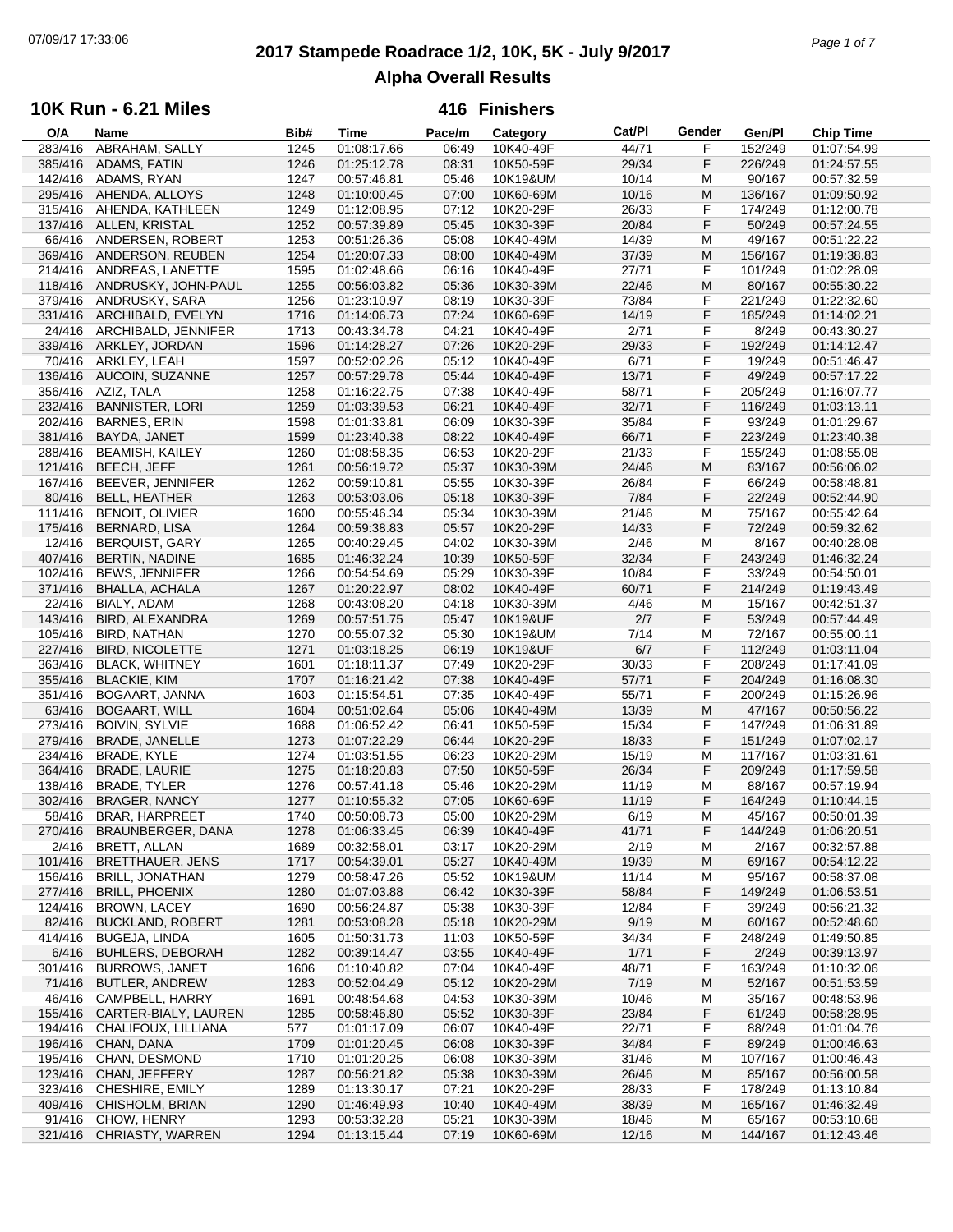# **2017 Stampede Roadrace 1/2, 10K, 5K - July 9/2017** 07/09/17 17:33:07 *Page 2 of 7* **Alpha Overall Results**

### **10K Run - 6.21 Miles**

| O/A     | Name                      | Bib# | Time        | Pace/m | Category  | Cat/Pl | Gender | Gen/Pl  | Chip Time   |  |
|---------|---------------------------|------|-------------|--------|-----------|--------|--------|---------|-------------|--|
| 225/416 | CHRISTENSEN, SHERRY       | 1295 | 01:03:13.03 | 06:19  | 10K50-59F | 14/34  | F      | 110/249 | 01:02:54.31 |  |
| 122/416 | CHURCHILL, CLAY           | 1296 | 00:56:21.46 | 05:38  | 10K30-39M | 25/46  | M      | 84/167  | 00:56:01.29 |  |
| 200/416 | CLARK, JAMIE              | 1297 | 01:01:32.49 | 06:09  | 10K60-69M | 6/16   | M      | 108/167 | 01:01:17.65 |  |
| 348/416 | CLARK, KIMBERLEY          | 1298 | 01:15:24.75 | 07:32  | 10K40-49F | 53/71  | F      | 197/249 | 01:15:08.52 |  |
|         | CLEIREN, GHISLAINE        | 1607 |             | 07:27  | 10K60-69F | 16/19  | F      |         |             |  |
| 341/416 |                           |      | 01:14:39.90 |        |           |        |        | 193/249 | 01:14:10.38 |  |
| 182/416 | <b>CLINGMAN, PETRINA</b>  | 1734 | 01:00:06.95 | 06:00  | 10K30-39F | 30/84  | F      | 78/249  | 00:59:51.29 |  |
| 357/416 | COBANOGLU, EROL           | 1299 | 01:16:23.05 | 07:38  | 10K40-49M | 36/39  | M      | 152/167 | 01:16:08.15 |  |
| 13/416  | <b>COCKBURN, RAINA</b>    | 1718 | 00:40:59.67 | 04:05  | 10K30-39F | 2/84   | F      | 5/249   | 00:40:58.21 |  |
| 180/416 | COLE, MELANIE             | 1608 | 01:00:01.29 | 06:00  | 10K30-39F | 29/84  | F      | 76/249  | 00:59:40.76 |  |
| 353/416 | COLLIN, JOCELYNE          | 1301 | 01:16:20.39 | 07:38  | 10K50-59F | 23/34  | F      | 202/249 | 01:16:07.05 |  |
| 370/416 | COLLIVER, RAYMOND         | 1719 | 01:20:11.13 | 08:01  | 10K70+M   | 2/4    | M      | 157/167 | 01:20:11.13 |  |
| 90/416  | COMANDANTE, SARAH         | 1686 | 00:53:31.61 | 05:21  | 10K20-29F | 7/33   | F      | 26/249  | 00:53:26.85 |  |
|         |                           |      |             |        |           |        |        |         |             |  |
| 410/416 | COOPER, BONNIE            | 1303 | 01:48:53.60 | 10:53  | 10K60-69F | 19/19  | F      | 245/249 | 01:48:27.39 |  |
| 37/416  | CORNELSSEN, WAYNE         | 1745 | 00:46:59.46 | 04:41  | 10K40-49M | 6/39   | M      | 26/167  | 00:46:54.47 |  |
| 318/416 | CRAIG, KYLE               | 1304 | 01:12:40.83 | 07:16  | 10K30-39M | 43/46  | M      | 142/167 | 01:12:35.47 |  |
|         | 223/416 CRAMER, ALLAN     | 1305 | 01:03:04.41 | 06:18  | 10K30-39M | 34/46  | M      | 115/167 | 01:02:50.35 |  |
| 149/416 | <b>CROWE, LYNDSAY</b>     | 1306 | 00:58:11.75 | 05:49  | 10K20-29F | 11/33  | F      | 56/249  | 00:57:50.91 |  |
| 27/416  | <b>CULLINGHAM, MIKE</b>   | 1720 | 00:44:20.42 | 04:26  | 10K40-49M | 4/39   | M      | 19/167  | 00:44:17.86 |  |
| 25/416  | CULLINGHAM, NICHOLAS      | 1721 | 00:43:45.47 | 04:22  | 10K30-39M | 5/46   | м      | 17/167  | 00:43:43.51 |  |
|         |                           |      |             | 07:26  |           | 25/29  | M      | 148/167 |             |  |
| 340/416 | <b>CUSVELLER, KEES</b>    | 1307 | 01:14:29.51 |        | 10K50-59M |        |        |         | 01:14:13.62 |  |
| 289/416 | <b>CUSVELLER, LAURIE</b>  | 1308 | 01:09:29.42 | 06:56  | 10K50-59F | 16/34  | F      | 156/249 | 01:09:29.42 |  |
| 171/416 | DA COSTA GOMEZ, FELIX     | 1309 | 00:59:25.52 | 05:56  | 10K50-59M | 18/29  | M      | 103/167 | 00:59:19.77 |  |
| 81/416  | DARRAS, GLENN             | 1733 | 00:53:03.52 | 05:18  | 10K50-59M | 10/29  | м      | 59/167  | 00:52:50.03 |  |
| 274/416 | DAVID, SEAN               | 1609 | 01:06:55.06 | 06:41  | 10K30-39M | 38/46  | M      | 127/167 | 01:06:24.68 |  |
| 327/416 | DEACON, IRMA              | 1310 | 01:13:48.77 | 07:22  | 10K40-49F | 49/71  | F      | 181/249 | 01:13:17.41 |  |
| 243/416 | DEBERT, CHANTEL           | 1311 | 01:04:36.66 | 06:27  | 10K40-49F | 33/71  | F      | 123/249 | 01:04:13.08 |  |
| 218/416 | <b>DEMETRICK, SELINA</b>  | 1312 | 01:02:53.59 | 06:17  | 10K19&UF  | 5/7    | F      | 104/249 | 01:02:35.05 |  |
|         |                           |      |             |        |           |        |        |         |             |  |
| 224/416 | DERBECKER, SUZANNE        | 1313 | 01:03:11.61 | 06:19  | 10K50-59F | 13/34  | F      | 109/249 | 01:03:02.43 |  |
| 129/416 | DEROCHIE, LESA            | 1610 | 00:56:52.80 | 05:41  | 10K30-39F | 16/84  | F      | 43/249  | 00:56:38.93 |  |
| 392/416 | DEROWIN, PAMELA           | 1611 | 01:30:42.16 | 09:04  | 10K30-39F | 76/84  | F      | 232/249 | 01:30:42.16 |  |
| 56/416  | DETTLING, SARA            | 1612 | 00:49:46.78 | 04:58  | 10K20-29F | 4/33   | F      | 13/249  | 00:49:45.19 |  |
| 186/416 | DIBSKI, PATTI             | 1613 | 01:00:44.15 | 06:04  | 10K40-49F | 20/71  | F      | 82/249  | 01:00:28.36 |  |
| 349/416 | DICKINSON, LINDA          | 1314 | 01:15:47.11 | 07:34  | 10K40-49F | 54/71  | F      | 198/249 | 01:15:18.98 |  |
| 75/416  | DONATO, ADRIANNA          | 1315 | 00:52:24.44 | 05:14  | 10K40-49F | 7/71   | F      | 20/249  | 00:52:16.33 |  |
|         |                           |      |             |        |           | 66/84  | F      |         |             |  |
| 335/416 | DOUGLAS, TARA             | 1316 | 01:14:22.38 | 07:26  | 10K30-39F |        |        | 188/249 | 01:13:46.24 |  |
| 415/416 | DOWLING, COLIN            | 1319 | 01:53:45.11 | 11:22  | 10K70+M   | 4/4    | M      | 167/167 | 01:53:17.38 |  |
| 416/416 | DOWLING, KAYE             | 1320 | 01:53:45.54 | 11:22  | 10K30-39F | 84/84  | F      | 249/249 | 01:53:18.67 |  |
| 116/416 | DUMANCEAUX, JOHN          | 1752 | 00:56:01.04 | 05:36  | 10K40-49M | 22/39  | M      | 78/167  | 00:55:37.20 |  |
| 67/416  | DUONG, BRENDAN            | 1614 | 00:51:29.25 | 05:08  | 10K30-39M | 15/46  | м      | 50/167  | 00:51:15.38 |  |
| 19/416  | DURET, ETHAN              | 1615 | 00:42:44.55 | 04:16  | 10K19&UM  | 3/14   | M      | 13/167  | 00:42:42.90 |  |
| 40/416  | DURUSSEL, RYAN            | 1321 | 00:47:36.95 | 04:45  | 10K40-49M | 8/39   | M      | 29/167  | 00:47:30.91 |  |
| 267/416 | DYKE, JENNIFER            | 1616 | 01:06:13.79 | 06:37  | 10K30-39F | 55/84  | F      | 141/249 | 01:05:46.51 |  |
| 141/416 | ELLIOTT, JUDITH           | 1322 | 00:57:46.44 | 05:46  | 10K60-69F | 3/19   | F      | 52/249  | 00:57:32.05 |  |
|         |                           |      |             |        |           |        |        |         |             |  |
| 109/416 | <b>ERFLE, SHANNON</b>     | 1324 | 00:55:42.86 | 05:34  | 10K40-49F | 10/71  | F      | 36/249  | 00:55:41.21 |  |
|         | 94/416 EVANS, LINDSAY     | 1326 | 00:54:08.19 | 05:24  | 10K20-29F | 9/33   | F      | 29/249  | 00:53:56.48 |  |
|         | 69/416 EWART, PHIL        | 1327 | 00:51:41.75 | 05:10  | 10K50-59M | 8/29   | M      | 51/167  | 00:51:08.71 |  |
| 193/416 | <b>FAIRBOURN, LILLIAN</b> | 1328 | 01:01:09.25 | 06:06  | 10K60-69F | 7/19   | F      | 87/249  | 01:00:40.23 |  |
| 300/416 | <b>FAIRLEIGH, KERSTEN</b> | 1329 | 01:10:40.43 | 07:04  | 10K40-49F | 47/71  | F      | 162/249 | 01:10:31.32 |  |
| 17/416  | <b>FALKE, GUNNAR</b>      | 1330 | 00:42:06.73 | 04:12  | 10K40-49M | 2/39   | M      | 11/167  | 00:42:04.08 |  |
| 23/416  | FALKENBERG, KEVIN         | 1331 | 00:43:33.50 | 04:21  | 10K19&UM  | 4/14   | M      | 16/167  | 00:43:30.55 |  |
| 296/416 | FARAGO, MICHAEL           | 1332 | 01:10:00.61 | 07:00  | 10K30-39M | 40/46  |        | 137/167 | 01:09:38.93 |  |
|         |                           |      |             |        |           |        | м      |         |             |  |
| 298/416 | FARLEY, TARA              | 1334 | 01:10:25.18 | 07:02  | 10K40-49F | 45/71  | F      | 160/249 | 01:10:12.35 |  |
| 59/416  | <b>FARRELL, CHRISTINE</b> | 1722 | 00:50:36.51 | 05:03  | 10K40-49F | 3/71   | F      | 14/249  | 00:50:33.87 |  |
| 146/416 | <b>FATIMEHIN, TOKS</b>    | 1335 | 00:58:04.57 | 05:48  | 10K40-49M | 24/39  | M      | 93/167  | 00:58:03.86 |  |
| 336/416 | FERRO, CARLEY             | 1336 | 01:14:23.02 | 07:26  | 10K30-39F | 67/84  | F      | 189/249 | 01:14:05.18 |  |
| 320/416 | FIELD, STEVE              | 1337 | 01:13:10.85 | 07:19  | 10K50-59M | 23/29  | M      | 143/167 | 01:13:05.10 |  |
| 49/416  | FILLIP, TODD              | 1338 | 00:49:04.35 | 04:54  | 10K50-59M | 7/29   | M      | 38/167  | 00:48:59.68 |  |
| 230/416 | FLEMMING, MICHELLE        | 1339 | 01:03:30.88 | 06:21  | 10K40-49F | 31/71  | F      | 114/249 | 01:03:16.22 |  |
|         |                           |      |             |        |           |        | F      |         |             |  |
| 386/416 | FONG, JOSEPHINE           | 1340 | 01:26:07.82 | 08:36  | 10K30-39F | 74/84  |        | 227/249 | 01:25:56.28 |  |
| 306/416 | FORD, ERICA               | 1341 | 01:11:11.63 | 07:07  | 10K20-29F | 23/33  | F      | 167/249 | 01:10:38.70 |  |
| 259/416 | FORD, MELISSA             | 1342 | 01:05:26.65 | 06:32  | 10K30-39F | 53/84  | F      | 136/249 | 01:05:08.13 |  |
| 260/416 | FORD, RUSS                | 300  | 01:05:26.77 | 06:32  | 10K30-39M | 37/46  | M      | 124/167 | 01:05:08.39 |  |
| 20/416  | FORTIN, PEPSI             | 1343 | 00:42:56.33 | 04:17  | 10K50-59M | 2/29   | м      | 14/167  | 00:42:55.14 |  |
| 11/416  | FRANTZ, JACKSON           | 1723 | 00:40:26.06 | 04:02  | 10K20-29M | 4/19   | M      | 7/167   | 00:40:24.40 |  |
| 144/416 | FREIBURGER, RON           | 1344 | 00:57:56.87 | 05:47  | 10K60-69M | 5/16   | M      | 91/167  | 00:57:38.15 |  |
|         | 362/416 FREY, LYNDA       | 1619 | 01:17:58.26 | 07:47  | 10K50-59F | 25/34  | F      | 207/249 | 01:17:41.31 |  |
|         |                           |      |             |        |           |        |        |         |             |  |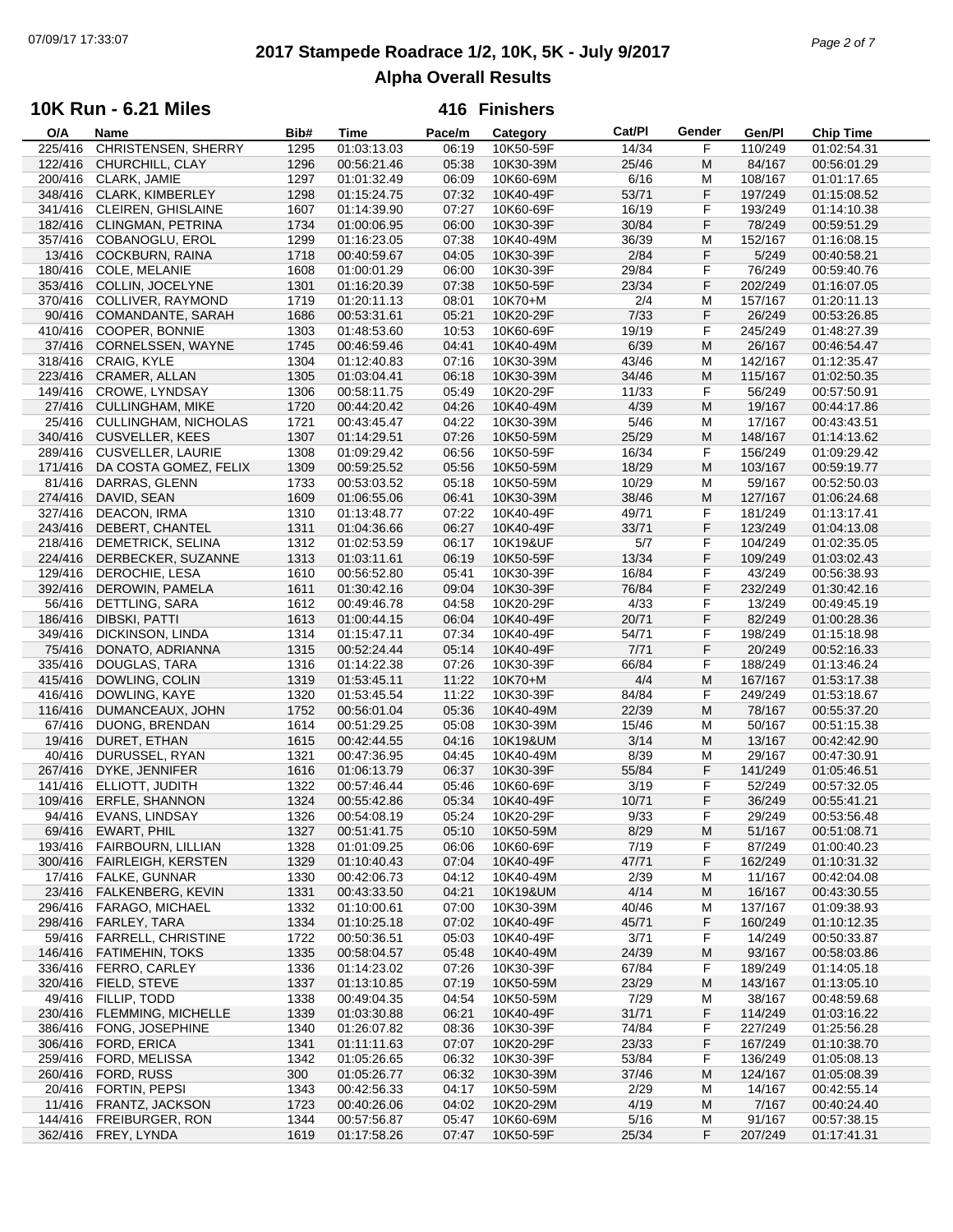# **2017 Stampede Roadrace 1/2, 10K, 5K - July 9/2017** 07/09/17 17:33:07 *Page 3 of 7* **Alpha Overall Results**

### **10K Run - 6.21 Miles**

| O/A     | Name                          | Bib# | Time        | Pace/m | Category  | Cat/PI | Gender | Gen/Pl  | <b>Chip Time</b> |
|---------|-------------------------------|------|-------------|--------|-----------|--------|--------|---------|------------------|
| 10/416  | FRYDMAN, CHERYL               | 1345 | 00:40:20.75 | 04:02  | 10K30-39F | 1/84   | F      | 4/249   | 00:40:19.63      |
| 361/416 | <b>GAIR, LYALL</b>            | 1750 | 01:17:34.22 | 07:45  | 10K30-39M | 45/46  | M      | 155/167 | 01:17:10.04      |
| 310/416 | GALE, JEN                     | 1346 | 01:11:44.33 | 07:10  | 10K30-39F | 62/84  | F      | 171/249 | 01:11:23.09      |
| 35/416  | <b>GARRIES, RUSSELL</b>       | 1348 | 00:46:38.10 | 04:39  | 10K40-49M | 5/39   | M      | 25/167  | 00:46:33.45      |
| 375/416 | <b>GARRIES, SHERRI</b>        | 1349 | 01:22:10.75 | 08:13  | 10K40-49F | 63/71  | F      | 218/249 | 01:21:42.12      |
| 373/416 | GARSTAD, TINA                 | 1706 | 01:20:49.94 | 08:04  | 10K40-49F | 62/71  | F      | 216/249 | 01:20:20.62      |
|         |                               |      |             |        |           |        |        |         |                  |
| 228/416 | <b>GELINAS, BRIAN</b>         | 1350 | 01:03:19.72 | 06:19  | 10K50-59M | 22/29  | M      | 116/167 | 01:03:13.10      |
| 305/416 | <b>GERLACH, KARIN</b>         | 1351 | 01:11:10.64 | 07:07  | 10K60-69F | 12/19  | F      | 166/249 | 01:10:58.87      |
| 413/416 | <b>GERRITS, CATHERINE</b>     | 1620 | 01:50:31.02 | 11:03  | 10K30-39F | 83/84  | F      | 247/249 | 01:49:50.79      |
| 48/416  | <b>GHERAN, CHRIS</b>          | 1352 | 00:49:00.74 | 04:54  | 10K30-39M | 12/46  | M      | 37/167  | 00:49:00.74      |
| 32/416  | <b>GHERAN, PAUL</b>           | 1354 | 00:45:33.69 | 04:33  | 10K30-39M | 7/46   | M      | 22/167  | 00:45:32.03      |
| 113/416 | GIBBS, DEB                    | 1356 | 00:55:48.55 | 05:34  | 10K50-59F | 4/34   | F      | 38/249  | 00:55:32.66      |
| 282/416 | GITTENS, DEX                  | 1739 | 01:08:02.07 | 06:48  | 10K20-29M | 18/19  | M      | 131/167 | 01:07:51.27      |
| 8/416   | <b>GOMES, ADRIENNE</b>        | 1622 | 00:39:33.10 | 03:57  | 10K20-29F | 2/33   | F      | 3/249   | 00:39:32.69      |
| 31/416  | GOOSEN, RYAN                  | 1358 | 00:45:06.36 | 04:30  | 10K30-39M | 6/46   | M      | 21/167  | 00:44:57.74      |
|         |                               |      |             |        |           |        |        |         |                  |
| 68/416  | GOUDIE, ALICE                 | 1359 | 00:51:31.50 | 05:09  | 10K40-49F | 5/71   | F      | 18/249  | 00:51:27.60      |
| 368/416 | <b>GRAY, SHARON</b>           | 1363 | 01:18:50.56 | 07:53  | 10K50-59F | 28/34  | F      | 213/249 | 01:18:20.18      |
| 383/416 | GRECO, JENA                   | 1364 | 01:23:53.55 | 08:23  | 10K20-29F | 31/33  | F.     | 224/249 | 01:23:41.66      |
| 114/416 | <b>GREER, CONRAD</b>          | 1366 | 00:55:54.77 | 05:35  | 10K50-59M | 14/29  | M      | 76/167  | 00:55:39.92      |
| 261/416 | <b>GREWAL, PARAMJIT SINGH</b> | 1367 | 01:05:35.38 | 06:33  | 10K60-69M | 8/16   | M      | 125/167 | 01:05:33.43      |
| 130/416 | <b>GRIGOROVA, DIANA</b>       | 1368 | 00:56:59.17 | 05:41  | 10K40-49F | 11/71  | F      | 44/249  | 00:56:56.23      |
| 307/416 | <b>GUNN, EMILY</b>            | 1369 | 01:11:12.33 | 07:07  | 10K20-29F | 24/33  | F      | 168/249 | 01:10:39.73      |
| 93/416  | GUY, ERIN                     | 1742 | 00:54:03.70 | 05:24  | 10K20-29F | 8/33   | F      | 28/249  | 00:54:00.64      |
| 311/416 | HABERLIN, MATT                | 1370 | 01:11:50.20 | 07:11  | 10K30-39M | 42/46  | M      | 140/167 | 01:11:37.14      |
|         | HAGEN, EVAN                   |      | 01:03:53.66 |        |           |        |        |         |                  |
| 236/416 |                               | 1371 |             | 06:23  | 10K20-29M | 16/19  | M      | 118/167 | 01:03:27.34      |
| 376/416 | HAINES, JESSICA               | 1372 | 01:22:29.63 | 08:14  | 10K30-39F | 72/84  | F      | 219/249 | 01:21:59.35      |
| 140/416 | HALASZ, JENNIFER              | 1708 | 00:57:44.16 | 05:46  | 10K20-29F | 10/33  | F      | 51/249  | 00:57:34.53      |
| 131/416 | HALL, DEBORAH                 | 1623 | 00:57:03.98 | 05:42  | 10K40-49F | 12/71  | F      | 45/249  | 00:56:49.76      |
| 21/416  | HALL, SARA                    | 1624 | 00:43:04.39 | 04:18  | 10K19&UF  | 1/7    | F      | 7/249   | 00:43:04.39      |
| 350/416 | HAMMERBERG, SUSAN             | 1692 | 01:15:52.54 | 07:35  | 10K30-39F | 69/84  | F      | 199/249 | 01:15:30.62      |
| 106/416 | HANTZSCH, PATRICIA            | 334  | 00:55:07.64 | 05:30  | 10K60-69F | 1/19   | F      | 34/249  | 00:55:02.58      |
| 29/416  | HEIN, AMY                     | 1375 | 00:44:36.08 | 04:27  | 10K20-29F | 3/33   | F      | 10/249  | 00:44:32.62      |
| 390/416 | HELLIER, JUDY                 | 1625 | 01:29:47.88 | 08:58  | 10K30-39F | 75/84  | F      | 230/249 | 01:29:18.28      |
| 374/416 | HEMBROFF, COURTNEY            | 1376 | 01:21:32.92 | 08:09  | 10K30-39F | 71/84  | F      | 217/249 | 01:20:49.70      |
| 226/416 | <b>HENDERSON, LUCIE</b>       | 1377 | 01:03:18.25 | 06:19  | 10K60-69F | 8/19   | F      | 111/249 | 01:03:06.88      |
| 291/416 | <b>HENDRICKSON, LEN</b>       | 1378 | 01:09:40.65 | 06:58  | 10K60-69M | 9/16   | M      | 134/167 | 01:09:07.53      |
| 292/416 | <b>HENDRICKSON, ROB</b>       | 1379 | 01:09:40.78 | 06:58  | 10K40-49M | 34/39  | M      | 135/167 | 01:09:07.08      |
|         |                               |      |             | 04:52  |           | 9/39   | M      |         |                  |
| 44/416  | HENRY, CHRISTOPHER            | 1724 | 00:48:42.84 |        | 10K40-49M |        |        | 33/167  | 00:48:23.16      |
| 57/416  | HENRY, STEVEN                 | 1749 | 00:49:51.24 | 04:59  | 10K30-39M | 13/46  | M      | 44/167  | 00:49:51.24      |
| 268/416 | HERSCHE, NADJA                | 1380 | 01:06:15.81 | 06:37  | 10K30-39F | 56/84  | F      | 142/249 | 01:05:57.57      |
| 133/416 | HINTHER, JENNY                | 1626 | 00:57:09.98 | 05:43  | 10K30-39F | 18/84  | F      | 47/249  | 00:57:04.23      |
| 16/416  | HISLOP, TORY                  | 1693 | 00:41:54.20 | 04:11  | 10K30-39F | 3/84   | F      | 6/249   | 00:41:47.00      |
| 329/416 | HLADY, CHERINE                | 1381 | 01:13:58.05 | 07:23  | 10K40-49F | 50/71  | F      | 183/249 | 01:13:30.97      |
| 152/416 | HODGE, SANDRA                 | 1627 | 00:58:20.31 | 05:50  | 10K30-39F | 21/84  | F      | 59/249  | 00:58:06.45      |
|         | 41/416 HOPP, BRAD             | 1628 | 00:48:01.39 | 04:48  | 10K30-39M | 9/46   | M      | 30/167  | 00:47:52.00      |
| 235/416 | HOWLAND-LANGILL, CLARE        | 1383 | 01:03:53.46 | 06:23  | 10K30-39F | 43/84  | F      | 118/249 | 01:03:27.53      |
| 189/416 | <b>INNES, CHRISTIE</b>        | 1385 | 01:00:59.75 | 06:05  | 10K30-39F | 33/84  | F      | 85/249  | 01:00:37.65      |
| 190/416 | INNES, CORY                   | 1386 | 01:01:00.21 | 06:06  | 10K30-39M | 30/46  | M      | 105/167 | 01:00:38.77      |
| 174/416 | <b>IRWIN, JACKIE</b>          | 1735 | 00:59:33.10 | 05:57  | 10K50-59F | 7/34   | F      | 71/249  | 00:59:26.09      |
| 73/416  | IRWIN, WADE                   | 1629 | 00:52:20.40 | 05:14  | 10K40-49M | 15/39  | M      | 54/167  | 00:52:13.85      |
|         |                               |      |             |        |           |        |        |         |                  |
| 240/416 | JAMAL, AL                     | 1387 | 01:04:25.43 | 06:26  | 10K60-69M | 7/16   | M      | 120/167 | 01:04:00.48      |
| 325/416 | JANEWSKI, MURRAY              | 1389 | 01:13:33.99 | 07:21  | 10K50-59M | 24/29  | M      | 146/167 | 01:13:14.43      |
| 3/416   | <b>JIROT, NICOLAS</b>         | 1630 | 00:33:43.40 | 03:22  | 10K30-39M | 1/46   | M      | 3/167   | 00:33:43.07      |
| 159/416 | JOHNSON, JEFFREY              | 1390 | 00:58:52.04 | 05:53  | 10K40-49M | 26/39  | M      | 97/167  | 00:58:29.06      |
| 412/416 | JOHNSON, KAREN                | 1631 | 01:49:03.57 | 10:54  | 10K40-49F | 71/71  | F      | 246/249 | 01:48:23.97      |
| 30/416  | JOHNSON, KEN                  | 1391 | 00:44:49.22 | 04:28  | 10K50-59M | 3/29   | M      | 20/167  | 00:44:47.93      |
| 117/416 | JOHNSON, MICHAEL              | 1751 | 00:56:01.38 | 05:36  | 10K40-49M | 23/39  | M      | 79/167  | 00:55:36.82      |
| 89/416  | JONES, GREG                   | 1393 | 00:53:29.73 | 05:20  | 10K40-49M | 18/39  | M      | 64/167  | 00:52:54.29      |
| 205/416 | JOSEPHSON, COLIN              | 1394 | 01:01:40.60 | 06:10  | 10K30-39M | 33/46  | M      | 110/167 | 01:01:23.06      |
| 249/416 | KALMET, ASTRID                | 1694 | 01:04:47.42 | 06:28  | 10K40-49F | 36/71  | F      | 128/249 | 01:04:19.19      |
| 199/416 | KANJI, NAZLIN                 | 1395 | 01:01:30.43 | 06:09  | 10K50-59F | 10/34  | F      | 92/249  | 01:01:28.28      |
|         |                               |      |             |        |           |        |        |         |                  |
| 221/416 | KARVINEN, TRISHA              | 1396 | 01:02:56.49 | 06:17  | 10K40-49F | 29/71  | F      | 107/249 | 01:02:33.24      |
| 119/416 | <b>KEELING, JAMES</b>         | 1398 | 00:56:06.91 | 05:36  | 10K50-59M | 15/29  | M      | 81/167  | 00:55:35.43      |
| 293/416 | KEIM, ASHLEY                  | 1399 | 01:09:47.04 | 06:58  | 10K20-29F | 22/33  | F      | 158/249 | 01:09:30.41      |
| 39/416  | KEITH, ROB                    | 1401 | 00:47:31.72 | 04:45  | 10K40-49M | 7/39   | M      | 28/167  | 00:47:24.88      |
|         | 397/416 KEOGH, AINE           | 1632 | 01:37:18.66 | 09:43  | 10K30-39F | 78/84  | F      | 234/249 | 01:36:53.28      |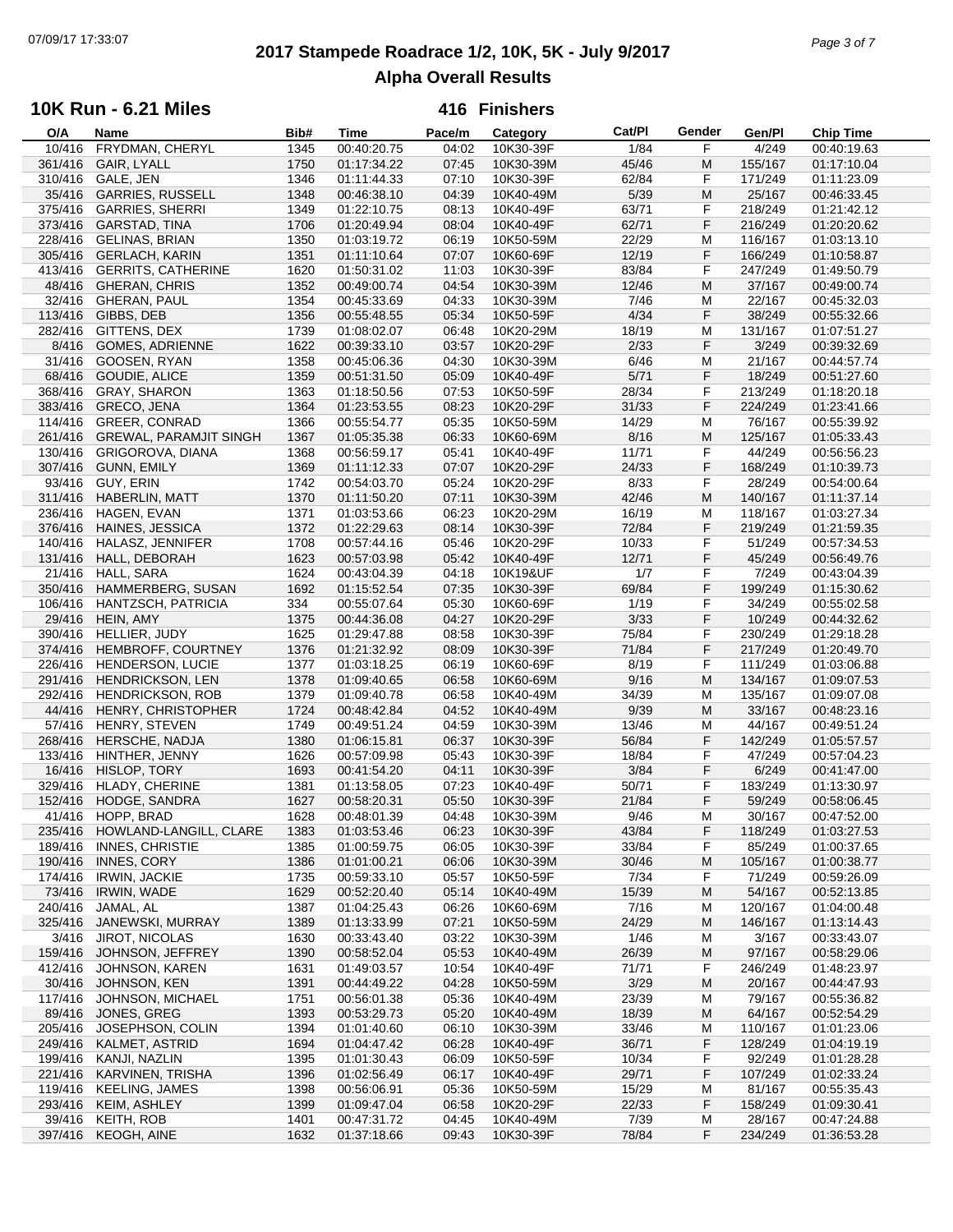# **2017 Stampede Roadrace 1/2, 10K, 5K - July 9/2017** 07/09/17 17:33:07 *Page 4 of 7* **Alpha Overall Results**

### **10K Run - 6.21 Miles**

| O/A     | Name                     | Bib# | <b>Time</b> | Pace/m | Category  | Cat/PI | Gender | Gen/Pl  | <b>Chip Time</b> |
|---------|--------------------------|------|-------------|--------|-----------|--------|--------|---------|------------------|
| 396/416 | KEOGH, RACHEL            | 1633 | 01:37:18.20 | 09:43  | 10K30-39F | 77/84  | F      | 233/249 | 01:36:52.76      |
| 251/416 | <b>KETCHEN, COURTNEY</b> | 1402 | 01:04:57.25 | 06:29  | 10K30-39F | 48/84  | F      | 130/249 | 01:04:45.28      |
| 211/416 | KITTLITZ, KEN            | 1405 | 01:02:32.27 | 06:15  | 10K50-59M | 20/29  | M      | 112/167 | 01:02:02.55      |
| 178/416 | KLASSEN, SCOTT           | 1406 | 00:59:56.56 | 05:59  | 10K40-49M | 27/39  | M      | 104/167 | 00:59:26.47      |
| 404/416 | KNIVE, MELISSA           | 1407 | 01:46:28.20 | 10:38  | 10K30-39F | 82/84  | F      | 240/249 | 01:45:49.91      |
| 217/416 | KNUDSEN, BECKIE          | 1408 | 01:02:50.30 | 06:17  | 10K30-39F | 39/84  | F      | 103/249 | 01:02:37.76      |
| 405/416 | KNUTSON, DEBBIE          | 1634 | 01:46:30.28 | 10:39  | 10K50-59F | 31/34  | F      | 241/249 | 01:46:04.29      |
|         |                          | 1409 |             | 03:53  |           |        | M      | 4/167   |                  |
| 5/416   | KONDRO, MICHAEL          |      | 00:38:51.85 |        | 10K20-29M | 3/19   |        |         | 00:38:51.44      |
| 168/416 | KRNJAJA, MILOS           | 1635 | 00:59:16.90 | 05:55  | 10K30-39M | 29/46  | М      | 102/167 | 00:59:00.53      |
| 245/416 | LABELLA, CHRISTINE       | 1412 | 01:04:39.11 | 06:27  | 10K30-39F | 46/84  | F      | 125/249 | 01:04:15.65      |
| 184/416 | LAING, ALISON            | 1414 | 01:00:40.31 | 06:04  | 10K30-39F | 32/84  | F      | 80/249  | 01:00:25.63      |
| 62/416  | LAMBERT, SEAN            | 1415 | 00:50:59.47 | 05:05  | 10K40-49M | 12/39  | M      | 46/167  | 00:50:40.67      |
| 252/416 | LAMOUREUX, DEAN          | 1416 | 01:04:59.27 | 06:29  | 10K40-49M | 31/39  | M      | 122/167 | 01:04:27.04      |
| 253/416 | LAMOUREUX, ERIN          | 1417 | 01:04:59.35 | 06:29  | 10K30-39F | 49/84  | F      | 131/249 | 01:04:26.42      |
| 60/416  | LAW DABISZA, JANELLE     | 1418 | 00:50:39.33 | 05:03  | 10K40-49F | 4/71   | F      | 15/249  | 00:50:25.53      |
| 103/416 | LAWRENCE, ALLAN          | 1419 | 00:54:55.23 | 05:29  | 10K40-49M | 20/39  | M      | 70/167  | 00:54:37.69      |
| 322/416 | LEE, CHRISTOPHER         | 1636 | 01:13:16.08 | 07:19  | 10K60-69M | 13/16  | М      | 145/167 | 01:12:44.90      |
| 210/416 | LEE, LAURA               | 1637 | 01:02:26.93 | 06:14  | 10K40-49F | 26/71  | F      | 99/249  | 01:02:19.53      |
| 172/416 | LEGROW, AIMEE            | 1638 | 00:59:26.06 | 05:56  | 10K30-39F | 27/84  | F      | 69/249  | 00:58:51.80      |
|         |                          |      |             |        |           |        |        |         |                  |
| 237/416 | LEIGH, SHEILA            | 1421 | 01:04:11.16 | 06:25  | 10K60-69F | 9/19   | F      | 119/249 | 01:03:42.42      |
| 284/416 | LIANG, BRIAN             | 1422 | 01:08:21.92 | 06:50  | 10K20-29M | 19/19  | М      | 132/167 | 01:07:55.99      |
| 380/416 | LIM, LEE                 | 1423 | 01:23:18.50 | 08:19  | 10K40-49F | 65/71  | F      | 222/249 | 01:22:56.40      |
| 343/416 | LING, SABRINA            | 1424 | 01:14:46.27 | 07:28  | 10K50-59F | 22/34  | F      | 194/249 | 01:14:14.13      |
| 183/416 | LOKE, CYNTHIA            | 1426 | 01:00:29.19 | 06:02  | 10K30-39F | 31/84  | F      | 79/249  | 00:59:57.05      |
| 398/416 | LOUIE, WILLIAM           | 1427 | 01:41:21.55 | 10:08  | 10K70+M   | 3/4    | M      | 164/167 | 01:40:46.37      |
| 77/416  | LUDBROOK, MICHELLE       | 1641 | 00:52:38.64 | 05:15  | 10K40-49F | 8/71   | F      | 21/249  | 00:52:28.44      |
| 15/416  | LUKINUK, BRENDT          | 1428 | 00:41:18.49 | 04:07  | 10K40-49M | 1/39   | M      | 10/167  | 00:41:17.90      |
| 148/416 | LUKINUK, ELIZABETH       | 1429 | 00:58:08.00 | 05:48  | 10K40-49F | 14/71  | F      | 55/249  | 00:57:57.52      |
| 177/416 | MACAULAY, MARION         | 1430 | 00:59:44.24 | 05:58  | 10K30-39F | 28/84  | F      | 74/249  | 00:59:19.44      |
| 187/416 | MACDONALD-GRAY, BETTY    | 1432 | 01:00:47.09 | 06:04  | 10K60-69F | 6/19   | F      | 83/249  | 01:00:38.11      |
|         |                          |      |             |        |           |        |        |         |                  |
| 314/416 | MACEACHERN, MEAGHEN      | 1433 | 01:12:07.94 | 07:12  | 10K30-39F | 63/84  | F      | 173/249 | 01:11:58.55      |
| 294/416 | MACLACHLAN, KYLA         | 1434 | 01:09:56.79 | 06:59  | 10K30-39F | 59/84  | F      | 159/249 | 01:09:31.15      |
| 358/416 | MADIGAN, GERRY           | 1643 | 01:16:39.77 | 07:39  | 10K70+M   | 1/4    | М      | 153/167 | 01:16:34.30      |
| 170/416 | MADIGAN, MARINA          | 1644 | 00:59:20.63 | 05:56  | 10K60-69F | 5/19   | F      | 68/249  | 00:59:14.59      |
| 74/416  | MANABAT, RYAN            | 1435 | 00:52:24.20 | 05:14  | 10K30-39M | 16/46  | M      | 55/167  | 00:52:22.27      |
| 281/416 | MANITOPYES, DARIAN       | 1645 | 01:07:49.23 | 06:46  | 10K20-29M | 17/19  | M      | 130/167 | 01:07:31.60      |
| 198/416 | MANN, URSULA             | 1436 | 01:01:21.40 | 06:08  | 10K40-49F | 24/71  | F      | 91/249  | 01:00:48.47      |
| 72/416  | MARBLE, BOB              | 1725 | 00:52:10.52 | 05:13  | 10K50-59M | 9/29   | M      | 53/167  | 00:51:47.81      |
| 55/416  | MARCHINKO, SIMON         | 1646 | 00:49:43.00 | 04:58  | 10K19&UM  | 6/14   | M      | 43/167  | 00:49:41.15      |
| 309/416 | MARKLAND, ANAH-JAYNE     | 1437 | 01:11:24.51 | 07:08  | 10K30-39F | 61/84  | F      | 170/249 | 01:10:53.91      |
| 161/416 | MARKLAND, JUSTIN         | 1438 | 00:58:56.93 | 05:53  | 10K30-39M | 28/46  | М      | 99/167  | 00:58:32.13      |
| 317/416 | <b>MARSHALL, ERIN</b>    | 1439 | 01:12:28.97 | 07:14  | 10K20-29F | 27/33  | F      | 176/249 | 01:12:22.55      |
|         |                          |      |             | 06:28  |           |        | F      |         |                  |
| 248/416 | MARSHALL, SARAH          | 1714 | 01:04:47.35 |        | 10K40-49F | 35/71  |        | 127/249 | 01:04:18.81      |
| 201/416 | MARTINS VIOLINI, DIEGO   | 1440 | 01:01:33.42 | 06:09  | 10K30-39M | 32/46  | M      | 109/167 | 01:01:13.04      |
| 88/416  | MASTALIC, ANNABELLE      | 1441 | 00:53:29.25 | 05:20  | 10K30-39F | 8/84   | F      | 25/249  | 00:53:07.24      |
| 354/416 | MASTEL, TRACY            | 1726 | 01:16:21.16 | 07:38  | 10K50-59F | 24/34  | F      | 203/249 | 01:16:07.88      |
| 7/416   | MCBETH, MICHAEL          | 1443 | 00:39:29.79 | 03:56  | 10K50-59M | 1/29   | M      | 5/167   | 00:39:29.18      |
| 208/416 | MCFARLANE, SAMANTHA      | 1446 | 01:02:11.07 | 06:13  | 10K30-39F | 37/84  | F      | 97/249  | 01:02:00.79      |
| 319/416 | MCGREGOR, LAURA          | 1448 | 01:12:43.09 | 07:16  | 10K30-39F | 64/84  | F      | 177/249 | 01:12:37.64      |
| 96/416  | MCINNES, BRENDA          | 1449 | 00:54:25.90 | 05:26  | 10K40-49F | 9/71   | F      | 31/249  | 00:54:20.84      |
| 83/416  | MCINNES, JOHN            | 1450 | 00:53:09.38 | 05:18  | 10K50-59M | 11/29  | M      | 61/167  | 00:53:04.14      |
| 330/416 | MCINTOSH, ANNE           | 1451 | 01:13:58.29 | 07:23  | 10K40-49F | 51/71  | F      | 184/249 | 01:13:31.12      |
| 43/416  | MCKAY, RAYMOND           | 1452 | 00:48:38.52 | 04:51  | 10K50-59M | 6/29   | M      | 32/167  | 00:48:33.08      |
| 276/416 | MCLEAN, SARAH            | 1454 | 01:07:02.53 | 06:42  | 10K20-29F | 17/33  | F      | 148/249 | 01:06:34.23      |
| 384/416 | MCLEAN, SARAH            | 1748 | 01:23:53.60 | 08:23  | 10K20-29F | 32/33  | F      | 225/249 |                  |
|         |                          |      |             |        |           |        |        |         | 01:23:41.48      |
| 145/416 | MCLELLAN, LOCHLIN        | 1455 | 00:58:02.63 | 05:48  | 10K50-59M | 16/29  | M      | 92/167  | 00:57:35.14      |
| 50/416  | MCLEOD, GEOFF            | 1456 | 00:49:05.82 | 04:54  | 10K20-29M | 5/19   | M      | 39/167  | 00:48:57.82      |
| 265/416 | MCLEOD, LAUREN           | 1457 | 01:06:05.96 | 06:36  | 10K20-29F | 16/33  | F      | 139/249 | 01:05:45.33      |
| 34/416  | MCLEOD, SEAN             | 1458 | 00:46:28.07 | 04:38  | 10K30-39M | 8/46   | М      | 24/167  | 00:46:19.45      |
| 382/416 | MCMULLEN, GARY           | 1459 | 01:23:52.70 | 08:23  | 10K50-59M | 28/29  | M      | 159/167 | 01:23:43.27      |
| 391/416 | MCMULLEN, JENNIFER       | 1460 | 01:30:36.67 | 09:03  | 10K40-49F | 67/71  | F      | 231/249 | 01:30:27.64      |
| 132/416 | MCMURRAY, JENNA          | 1461 | 00:57:07.14 | 05:42  | 10K30-39F | 17/84  | F      | 46/249  | 00:56:43.24      |
| 244/416 | MEYER, ALINE             | 1463 | 01:04:38.07 | 06:27  | 10K30-39F | 45/84  | F      | 124/249 | 01:04:27.87      |
| 45/416  | MICHELIN, JOHN           | 1648 | 00:48:47.97 | 04:52  | 10K40-49M | 10/39  | M      | 34/167  | 00:48:44.61      |
| 247/416 | MICHELIN, KARI           | 1464 | 01:04:41.53 | 06:28  | 10K40-49F | 34/71  | F      | 126/249 | 01:04:37.45      |
| 246/416 | MICHELIN, LORNE          | 1465 | 01:04:41.45 | 06:28  | 10K40-49M | 30/39  | M      | 121/167 | 01:04:37.16      |
|         |                          |      |             |        |           |        |        |         |                  |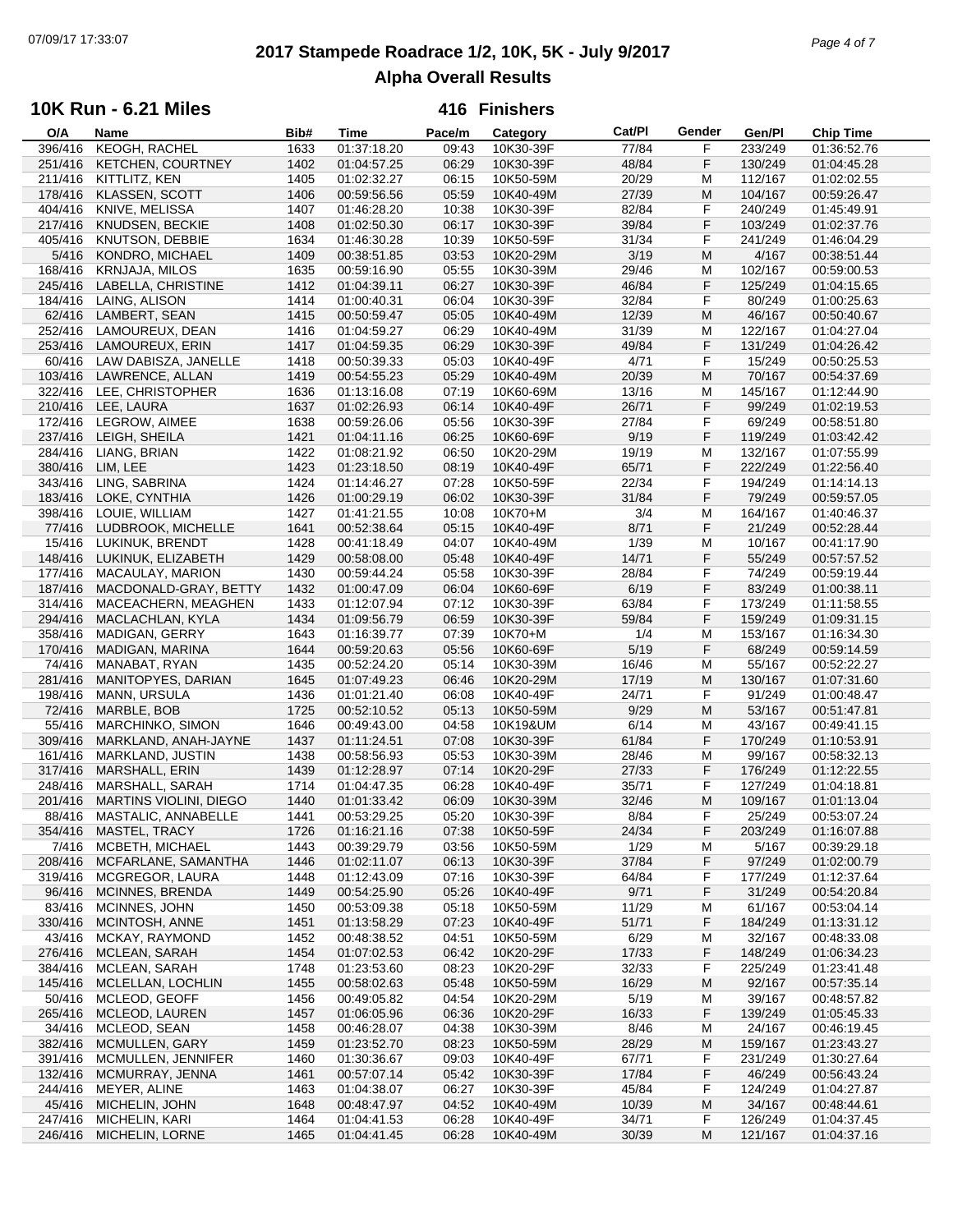# **2017 Stampede Roadrace 1/2, 10K, 5K - July 9/2017** 07/09/17 17:33:08 *Page 5 of 7* **Alpha Overall Results**

### **10K Run - 6.21 Miles**

| O/A     | Name                     | Bib# | Time        | Pace/m | Category  | Cat/Pl | Gender | Gen/Pl  | Chip Time                 |  |
|---------|--------------------------|------|-------------|--------|-----------|--------|--------|---------|---------------------------|--|
| 278/416 | MILLER, JENNIFER         | 1466 | 01:07:10.93 | 06:43  | 10K40-49F | 43/71  | F      | 150/249 | $\overline{01}$ :06:47.49 |  |
| 377/416 | <b>MOHARIB, NADIA</b>    | 1470 | 01:22:52.24 | 08:17  | 10K40-49F | 64/71  | F      | 220/249 | 01:22:27.98               |  |
| 18/416  | MOONEY, RYAN             | 1471 | 00:42:15.18 | 04:13  | 10K30-39M | 3/46   | M      | 12/167  | 00:42:14.68               |  |
| 14/416  | MOORE, BRENDAN           | 1649 | 00:41:07.03 | 04:06  | 10K19&UM  | 2/14   | M      | 9/167   | 00:41:05.65               |  |
|         | MOORE, DONNA             | 1472 |             |        | 10K50-59F |        | F      | 84/249  |                           |  |
| 188/416 |                          |      | 01:00:57.50 | 06:05  |           | 9/34   |        |         | 01:00:37.80               |  |
| 33/416  | MOORE, KELLS             | 1696 | 00:45:58.00 | 04:35  | 10K19&UM  | 5/14   | M      | 23/167  | 00:45:54.86               |  |
| 209/416 | <b>MORRISON, BAILEY</b>  | 1474 | 01:02:13.72 | 06:13  | 10K19&UF  | 4/7    | F      | 98/249  | 01:02:04.29               |  |
| 104/416 | <b>MORRISON, SCOTT</b>   | 1475 | 00:55:03.50 | 05:30  | 10K40-49M | 21/39  | M      | 71/167  | 00:54:53.56               |  |
| 28/416  | MULLIGAN, ZITA           | 1477 | 00:44:32.41 | 04:27  | 10K50-59F | 1/34   | F      | 9/249   | 00:44:31.30               |  |
| 197/416 | MUNOZ, LAURA             | 1651 | 01:01:21.07 | 06:08  | 10K40-49F | 23/71  | F      | 90/249  | 01:00:48.65               |  |
| 147/416 | MURPHY, PATSY            | 1653 | 00:58:07.15 | 05:48  | 10K60-69F | 4/19   | F      | 54/249  | 00:57:52.77               |  |
| 233/416 | MURPHY, REBECCA          | 1697 | 01:03:41.47 | 06:22  | 10K30-39F | 42/84  | F      | 117/249 | 01:02:56.42               |  |
|         |                          |      |             |        |           |        |        |         |                           |  |
| 308/416 | <b>MUSAUS, SUSAN</b>     | 1479 | 01:11:17.62 | 07:07  | 10K50-59F | 18/34  | F      | 169/249 | 01:10:51.21               |  |
| 256/416 | MWENYA, AZARION          | 1747 | 01:05:12.55 | 06:31  | 10K30-39M | 36/46  | M      | 123/167 | 01:05:01.27               |  |
| 160/416 | NAGLE, ADRIAN            | 1480 | 00:58:54.94 | 05:53  | 10K20-29M | 13/19  | M      | 98/167  | 00:58:27.39               |  |
| 326/416 | NATHANSON, SYLVA         | 1481 | 01:13:48.03 | 07:22  | 10K60-69F | 13/19  | F      | 180/249 | 01:13:16.45               |  |
| 269/416 | NEWMAN, CANDACE          | 1482 | 01:06:33.33 | 06:39  | 10K40-49F | 40/71  | F      | 143/249 | 01:06:21.21               |  |
| 65/416  | NICOL, ADAM              | 1715 | 00:51:19.38 | 05:07  | 10K30-39M | 14/46  | M      | 48/167  | 00:51:12.76               |  |
| 169/416 | NIELSON, STACEY          | 1484 | 00:59:17.36 | 05:55  | 10K40-49F | 16/71  | F      | 67/249  | 00:59:09.57               |  |
|         |                          |      |             |        |           |        |        |         |                           |  |
| 303/416 | NISHIZAKI, DAVE          | 1485 | 01:10:58.02 | 07:05  | 10K30-39M | 41/46  | M      | 139/167 | 01:10:16.22               |  |
| 304/416 | NISHIZAKI, JULIE         | 1486 | 01:10:58.29 | 07:05  | 10K30-39F | 60/84  | F      | 165/249 | 01:10:17.21               |  |
| 87/416  | OLIMER, LINDSAY          | 1654 | 00:53:20.46 | 05:20  | 10K20-29F | 6/33   | F      | 24/249  | 00:53:13.12               |  |
| 275/416 | ORR, ROB                 | 1741 | 01:07:00.13 | 06:42  | 10K40-49M | 32/39  | M      | 128/167 | 01:06:34.62               |  |
| 222/416 | OSWALD, RHONDA           | 1655 | 01:03:01.56 | 06:18  | 10K50-59F | 12/34  | F      | 108/249 | 01:02:31.85               |  |
| 372/416 | <b>OWENS, CLAIRE</b>     | 1656 | 01:20:49.49 | 08:04  | 10K40-49F | 61/71  | F      | 215/249 | 01:20:19.19               |  |
| 367/416 | OWENS, JENNIFER          | 1657 | 01:18:50.23 | 07:53  | 10K50-59F | 27/34  | F      | 212/249 | 01:18:19.22               |  |
| 191/416 |                          |      |             |        |           |        |        |         |                           |  |
|         | PANDILA, AMAR            | 1488 | 01:01:08.67 | 06:06  | 10K50-59M | 19/29  | М      | 106/167 | 01:00:39.35               |  |
| 192/416 | PANDILA, CATHY           | 1489 | 01:01:09.25 | 06:06  | 10K40-49F | 21/71  | F      | 86/249  | 01:00:38.86               |  |
| 324/416 | PARKER, JENN             | 1490 | 01:13:32.25 | 07:21  | 10K30-39F | 65/84  | F      | 179/249 | 01:13:17.02               |  |
| 76/416  | PATNOE, ADAM             | 1493 | 00:52:32.56 | 05:15  | 10K40-49M | 16/39  | M      | 56/167  | 00:52:22.37               |  |
| 38/416  | PENA, LUIS               | 1494 | 00:47:17.81 | 04:43  | 10K50-59M | 4/29   | M      | 27/167  | 00:47:12.63               |  |
| 61/416  | PENNY, ANN-MARIE         | 1495 | 00:50:56.49 | 05:05  | 10K30-39F | 5/84   | F      | 16/249  | 00:50:49.44               |  |
| 176/416 | PERRY, CAROL             | 1496 | 00:59:39.84 | 05:57  | 10K40-49F | 17/71  | F      | 73/249  | 00:59:17.64               |  |
| 204/416 | PFEIFFER, SHANNON        | 1746 | 01:01:38.53 | 06:09  | 10K30-39F | 36/84  | F      | 95/249  | 01:01:11.57               |  |
|         |                          |      |             |        |           | 8/34   | F      | 77/249  |                           |  |
| 181/416 | PHALEN, LINDA            | 1658 | 01:00:04.55 | 06:00  | 10K50-59F |        |        |         | 00:59:48.00               |  |
| 179/416 | PHILLIPS, JULIE          | 1711 | 01:00:00.15 | 06:00  | 10K40-49F | 18/71  | F      | 75/249  | 00:59:42.30               |  |
| 360/416 | PILI, SIMONETTE          | 1497 | 01:16:51.49 | 07:41  | 10K40-49F | 59/71  | F      | 206/249 | 01:16:20.49               |  |
| 378/416 | PIPER, GORD              | 1498 | 01:23:08.25 | 08:18  | 10K50-59M | 27/29  | M      | 158/167 | 01:22:39.63               |  |
| 53/416  | PLAVA, LILIANA           | 1727 | 00:49:25.43 | 04:56  | 10K50-59F | 2/34   | F      | 12/249  | 00:49:21.91               |  |
| 359/416 | POBLETE, TONY            | 1659 | 01:16:49.09 | 07:40  | 10K60-69M | 16/16  | M      | 154/167 | 01:16:37.72               |  |
| 213/416 | POTTER, STEPHANIE        | 1661 | 01:02:43.37 | 06:16  | 10K30-39F | 38/84  | F      | 100/249 | 01:02:40.69               |  |
| 128/416 | PRUDHOMME, SARAH         | 1499 | 00:56:50.30 | 05:41  | 10K30-39F | 15/84  | F      | 42/249  | 00:56:32.44               |  |
|         |                          |      |             |        |           |        |        |         |                           |  |
| 4/416   | PYKE, BRIDGET            | 1500 | 00:38:09.77 | 03:48  | 10K20-29F | 1/33   | F      | 1/249   | 00:38:09.44               |  |
| 134/416 | RAE-ROBINSON, HUGH       | 1502 | 00:57:21.13 | 05:44  | 10K19&UM  | 9/14   | M      | 87/167  | 00:57:01.73               |  |
| 98/416  | RAFF, TIM                | 1503 | 00:54:33.66 | 05:27  | 10K50-59M | 12/29  | M      | 67/167  | 00:54:13.72               |  |
| 257/416 | <b>RAMOS, LISSETTE</b>   | 1504 | 01:05:15.91 | 06:31  | 10K30-39F | 51/84  | F      | 134/249 | 01:05:13.34               |  |
| 262/416 | RAMOS-MANABAT, DIANA     | 1505 | 01:05:35.47 | 06:33  | 10K30-39F | 54/84  | F      | 137/249 | 01:05:32.90               |  |
| 316/416 | RAWSON, KAREN            | 1705 | 01:12:16.15 | 07:13  | 10K50-59F | 19/34  | F      | 175/249 | 01:12:01.93               |  |
| 107/416 | RAWSON, MARC             | 1687 | 00:55:17.46 | 05:31  | 10K19&UM  | 8/14   | M      | 73/167  | 00:55:13.44               |  |
| 229/416 | <b>REABURN, TARA</b>     | 1506 | 01:03:28.93 | 06:20  | 10K40-49F | 30/71  | F      | 113/249 | 01:03:02.24               |  |
|         | <b>RENNISON, ERIN</b>    |      |             |        |           |        |        |         |                           |  |
| 313/416 |                          | 1508 | 01:12:05.39 | 07:12  | 10K20-29F | 25/33  | F      | 172/249 | 01:11:52.11               |  |
| 166/416 | <b>RENTON, CHRISTY</b>   | 1509 | 00:59:09.90 | 05:54  | 10K30-39F | 25/84  | F      | 65/249  | 00:58:42.83               |  |
| 241/416 | RICHARD, BREANNA         | 1510 | 01:04:35.31 | 06:27  | 10K20-29F | 15/33  | F      | 121/249 | 01:04:29.26               |  |
| 164/416 | RIGBY, LEEANNE           | 1662 | 00:59:06.02 | 05:54  | 10K40-49F | 15/71  | F      | 64/249  | 00:59:01.62               |  |
| 135/416 | ROBERGE, ANDREA          | 1511 | 00:57:26.15 | 05:44  | 10K30-39F | 19/84  | F      | 48/249  | 00:57:12.72               |  |
| 127/416 | ROBERGE, BRIAN           | 1512 | 00:56:36.16 | 05:39  | 10K30-39M | 27/46  | M      | 86/167  | 00:56:23.49               |  |
| 64/416  | ROCKER, KATHRYN          | 1663 | 00:51:11.29 | 05:07  | 10K30-39F | 6/84   | F      | 17/249  | 00:50:51.53               |  |
| 108/416 | RODGER, ANNE             | 1513 | 00:55:23.89 | 05:32  | 10K60-69F | 2/19   | F      | 35/249  | 00:55:17.74               |  |
|         |                          |      |             |        |           |        |        |         |                           |  |
| 120/416 | RODRIGUES JR, RODOLFO    | 1729 | 00:56:17.97 | 05:37  | 10K30-39M | 23/46  | M      | 82/167  | 00:56:17.97               |  |
| 297/416 | ROJO, HENRY              | 1514 | 01:10:14.86 | 07:01  | 10K60-69M | 11/16  | M      | 138/167 | 01:10:03.90               |  |
| 163/416 | ROMANO, ALBERTO          | 1664 | 00:59:02.77 | 05:54  | 10K50-59M | 17/29  | M      | 100/167 | 00:58:58.26               |  |
| 47/416  | ROSS, MARSHALL           | 1516 | 00:48:56.06 | 04:53  | 10K30-39M | 11/46  | M      | 36/167  | 00:48:38.21               |  |
| 86/416  | ROULET, ANDREA           | 1712 | 00:53:17.40 | 05:19  | 10K20-29F | 5/33   | F      | 23/249  | 00:53:06.92               |  |
| 215/416 | RUDY, BLAIR              | 1518 | 01:02:50.07 | 06:17  | 10K50-59M | 21/29  | M      | 114/167 | 01:02:24.63               |  |
| 78/416  | RYAN, MATTHEW            | 1520 | 00:52:51.90 | 05:17  | 10K20-29M | 8/19   | M      | 57/167  | 00:52:35.03               |  |
|         | 206/416 SABHARWAL, SUNIL | 1665 | 01:01:53.87 | 06:11  | 10K40-49M | 28/39  | M      | 111/167 | 01:01:25.91               |  |
|         |                          |      |             |        |           |        |        |         |                           |  |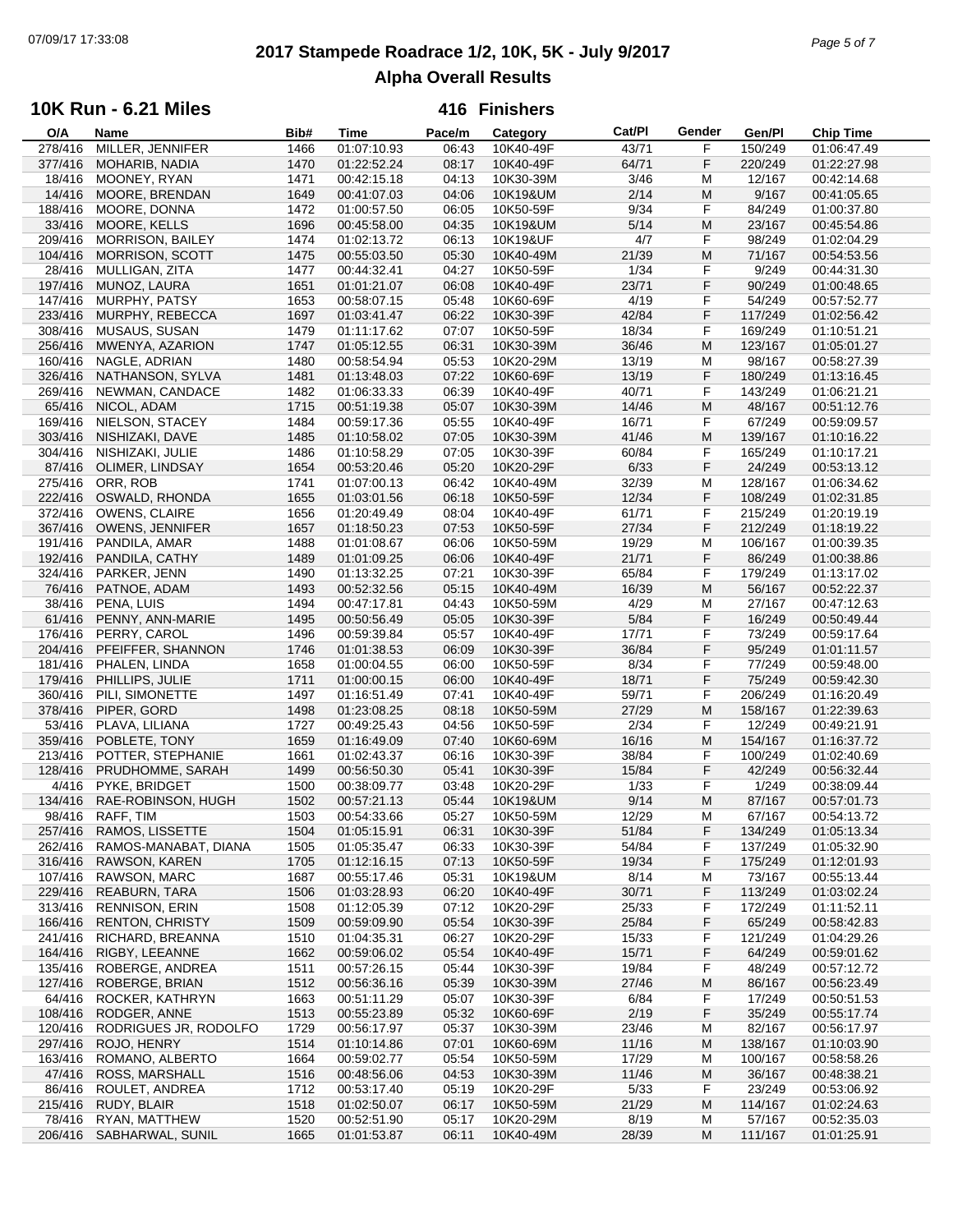# **2017 Stampede Roadrace 1/2, 10K, 5K - July 9/2017** 07/09/17 17:33:08 *Page 6 of 7* **Alpha Overall Results**

### **10K Run - 6.21 Miles**

| O/A     | Name                       | Bib# | <b>Time</b> | Pace/m | Category  | Cat/PI | Gender | Gen/Pl  | <b>Chip Time</b> |
|---------|----------------------------|------|-------------|--------|-----------|--------|--------|---------|------------------|
| 231/416 | SADLER, HOLLIE             | 1521 | 01:03:33.55 | 06:21  | 10K30-39F | 41/84  | F      | 115/249 | 01:03:07.34      |
| 150/416 | SANDERSON, HEIKE           | 1666 | 00:58:11.96 | 05:49  | 10K50-59F | 5/34   | F      | 57/249  | 00:58:05.93      |
| 151/416 | SANDERSON, JOANNE          | 1667 | 00:58:12.02 | 05:49  | 10K20-29F | 12/33  | F      | 58/249  | 00:58:06.19      |
| 239/416 | SANTOS, ANATALIA           | 1522 | 01:04:20.17 | 06:26  | 10K60-69F | 10/19  | F      | 120/249 | 01:03:47.83      |
| 165/416 |                            | 1524 | 00:59:09.05 |        |           |        | м      |         |                  |
|         | SAVAGE, JEFF               |      |             | 05:54  | 10K20-29M | 14/19  |        | 101/167 | 00:58:59.66      |
| 36/416  | SAWCHYN, KRISTA            | 1525 | 00:46:52.39 | 04:41  | 10K30-39F | 4/84   | F      | 11/249  | 00:46:51.12      |
| 365/416 | SCARPINO, LINA             | 1526 | 01:18:33.32 | 07:51  | 10K60-69F | 18/19  | F      | 210/249 | 01:18:20.43      |
| 212/416 | SCOTT, BRAD                | 1527 | 01:02:38.44 | 06:15  | 10K40-49M | 29/39  | M      | 113/167 | 01:02:08.94      |
| 352/416 | <b>SELANDERS, LAURA</b>    | 1529 | 01:16:19.19 | 07:37  | 10K40-49F | 56/71  | F      | 201/249 | 01:16:10.43      |
| 328/416 | SENNETT, CHRISTINE         | 1530 | 01:13:55.12 | 07:23  | 10K50-59F | 20/34  | F      | 182/249 | 01:13:35.72      |
| 290/416 | SERUP, SHEILA              | 1737 | 01:09:35.57 | 06:57  | 10K50-59F | 17/34  | F      | 157/249 | 01:09:08.08      |
| 158/416 | SHARGOOL, DUSTIN           | 1668 | 00:58:50.49 | 05:53  | 10K20-29M | 12/19  | M      | 96/167  | 00:58:32.86      |
| 153/416 | SHAW, BEN                  | 1531 | 00:58:31.80 | 05:51  | 10K40-49M | 25/39  | M      | 94/167  | 00:58:22.51      |
|         |                            |      |             |        |           |        |        |         |                  |
| 401/416 | SHAW, SARAH                | 1532 | 01:45:15.48 | 10:31  | 10K30-39F | 80/84  | F      | 237/249 | 01:44:36.90      |
| 242/416 | SHERLEY, JILL              | 1728 | 01:04:36.45 | 06:27  | 10K30-39F | 44/84  | F      | 122/249 | 01:04:09.88      |
| 254/416 | SHIPLO, STEPHANIE          | 1533 | 01:05:10.73 | 06:31  | 10K30-39F | 50/84  | F      | 132/249 | 01:04:51.83      |
| 207/416 | SINGLETON, GRACIE          | 1534 | 01:01:56.31 | 06:11  | 10K19&UF  | 3/7    | F      | 96/249  | 01:01:36.83      |
| 272/416 | SINGLETON, JUNE            | 1535 | 01:06:52.22 | 06:41  | 10K40-49F | 42/71  | F      | 146/249 | 01:06:32.74      |
| 9/416   | SINGLETON, REILLY          | 1536 | 00:40:13.16 | 04:01  | 10K19&UM  | 1/14   | M      | 6/167   | 00:40:12.94      |
| 346/416 | SIQUEIRA, TERRENCE         | 1537 | 01:14:59.66 | 07:29  | 10K50-59M | 26/29  | M      | 150/167 | 01:14:51.13      |
| 95/416  | SKOV, BONNIE               | 1538 | 00:54:10.56 | 05:25  | 10K70+F   | 1/1    | F      | 30/249  | 00:54:07.71      |
|         |                            |      |             |        |           |        | F      |         |                  |
| 264/416 | SMITH, CATHERINE           | 1540 | 01:05:56.63 | 06:35  | 10K40-49F | 38/71  |        | 138/249 | 01:05:33.92      |
| 219/416 | SMITH, KATIE               | 1541 | 01:02:55.49 | 06:17  | 10K30-39F | 40/84  | F      | 105/249 | 01:02:37.55      |
| 139/416 | SMITH, KEVIN               | 1542 | 00:57:42.01 | 05:46  | 10K60-69M | 4/16   | M      | 89/167  | 00:57:24.47      |
| 255/416 | SMITH, KIRSTIE             | 1543 | 01:05:12.42 | 06:31  | 10K40-49F | 37/71  | F      | 133/249 | 01:04:53.70      |
| 100/416 | SNOW, PETER                | 1544 | 00:54:36.18 | 05:27  | 10K50-59M | 13/29  | M      | 68/167  | 00:54:23.52      |
| 84/416  | SOLMOSAN, JEFF             | 1545 | 00:53:09.96 | 05:19  | 10K30-39M | 17/46  | M      | 62/167  | 00:52:53.01      |
| 125/416 | SOLTANI, SABINE            | 1546 | 00:56:27.08 | 05:38  | 10K30-39F | 13/84  | F      | 40/249  | 00:56:13.01      |
| 79/416  | SPEERS, DALE               | 1548 | 00:52:55.92 | 05:17  | 10K40-49M | 17/39  | M      | 58/167  | 00:52:48.66      |
|         |                            |      |             |        |           |        |        |         |                  |
| 157/416 | SPENCE, JULIET             | 1549 | 00:58:47.43 | 05:52  | 10K20-29F | 13/33  | F      | 62/249  | 00:58:30.18      |
| 238/416 | SRINIVASAN, PRABHU         | 1550 | 01:04:16.92 | 06:25  | 10K30-39M | 35/46  | M      | 119/167 | 01:03:45.34      |
| 393/416 | STADEL, ADRIAN             | 1670 | 01:34:32.72 | 09:27  | 10K19&UM  | 13/14  | M      | 161/167 | 01:33:54.44      |
| 394/416 | STADEL, JONATHON           | 1671 | 01:36:03.00 | 09:36  | 10K19&UM  | 14/14  | M      | 162/167 | 01:35:24.64      |
| 395/416 | STADEL, MICHAEL            | 1672 | 01:36:04.93 | 09:36  | 10K30-39M | 46/46  | M      | 163/167 | 01:35:27.65      |
| 400/416 | STADEL, TANYA              | 1673 | 01:44:00.80 | 10:24  | 10K30-39F | 79/84  | F      | 236/249 | 01:43:21.90      |
| 97/416  | STANFIELD, KEVIN           | 1552 | 00:54:31.52 | 05:27  | 10K30-39M | 19/46  | M      | 66/167  | 00:54:19.64      |
| 287/416 | STANGELAND, SHERRISSE      | 1674 | 01:08:52.69 | 06:53  | 10K20-29F | 20/33  | F      | 154/249 | 01:08:42.69      |
| 337/416 |                            |      |             | 07:26  |           | 7/7    | F      |         |                  |
|         | STAWINSKI, JORDAN          | 1553 | 01:14:27.23 |        | 10K19&UF  |        |        | 190/249 | 01:13:55.87      |
| 338/416 | STAWINSKI, TRACY           | 1554 | 01:14:27.29 | 07:26  | 10K50-59F | 21/34  | F      | 191/249 | 01:13:55.87      |
| 347/416 | STONE, JONATHAN            | 1556 | 01:15:20.67 | 07:32  | 10K30-39M | 44/46  | M      | 151/167 | 01:15:05.61      |
| 280/416 | SVEJDA, MARTIN             | 1698 | 01:07:32.01 | 06:45  | 10K40-49M | 33/39  | M      | 129/167 | 01:06:58.97      |
| 366/416 | SWAN, DARIA                | 1699 | 01:18:44.35 | 07:52  | 10K30-39F | 70/84  | F      | 211/249 | 01:18:17.01      |
| 332/416 | SWANEY, HEATHER BETH       | 1557 | 01:14:20.55 | 07:26  | 10K40-49F | 52/71  | F      | 186/249 | 01:13:44.53      |
| 112/416 | TAMBUNGOO, SAYOKO          | 1501 | 00:55:47.48 | 05:34  | 10K30-39F | 11/84  | F      | 37/249  | 00:55:41.64      |
|         | 42/416 THATCHER, COREY     | 1360 | 00:48:27.36 | 04:50  | 10K50-59M | 5/29   | M      | 31/167  | 00:48:22.77      |
|         | 26/416 THEAL, CHRIS        | 1559 | 00:44:00.98 | 04:24  | 10K40-49M | 3/39   | M      | 18/167  | 00:44:00.39      |
| 203/416 | THERRIEN, MOLLY            | 1732 | 01:01:37.96 | 06:09  | 10K40-49F | 25/71  | F      | 94/249  | 01:01:22.48      |
|         |                            |      |             |        |           |        |        |         |                  |
| 286/416 | TOWNSEND, JEFFREY          | 1561 | 01:08:24.91 | 06:50  | 10K30-39M | 39/46  | M      | 133/167 | 01:08:18.19      |
| 1/416   | TRAVAGLINI, MATTHEW        | 1730 | 00:32:11.39 | 03:13  | 10K20-29M | 1/19   | M      | 1/167   | 00:32:11.11      |
| 162/416 | TROTTIER, CHANTAL          | 1562 | 00:58:57.77 | 05:53  | 10K30-39F | 24/84  | F      | 63/249  | 00:58:46.80      |
| 271/416 | TWIN, ORLEANE              | 1563 | 01:06:50.37 | 06:41  | 10K30-39F | 57/84  | F      | 145/249 | 01:06:49.10      |
| 51/416  | VALLE, ALFONSO             | 1677 | 00:49:10.90 | 04:55  | 10K60-69M | 1/16   | M      | 40/167  | 00:49:09.61      |
| 285/416 | VAN RYN, BROOKLYNN         | 1564 | 01:08:21.92 | 06:50  | 10K20-29F | 19/33  | F      | 153/249 | 01:07:55.99      |
| 399/416 | VAN SCHAGEN, CRIS          | 1566 | 01:43:39.59 | 10:21  | 10K40-49F | 68/71  | F      | 235/249 | 01:43:10.87      |
| 333/416 | VANCE, JIM                 | 1567 | 01:14:22.17 | 07:26  | 10K60-69M | 14/16  | M      | 147/167 | 01:13:50.59      |
|         | VANCE, JOANNE              |      |             |        |           |        |        |         | 01:13:51.10      |
| 334/416 |                            | 1568 | 01:14:22.36 | 07:26  | 10K60-69F | 15/19  | F      | 187/249 |                  |
| 312/416 | VANDERVINNE, RANDAL        | 1569 | 01:11:51.30 | 07:11  | 10K40-49M | 35/39  | м      | 141/167 | 01:11:09.70      |
| 52/416  | <b>VANGILST, JIM</b>       | 1570 | 00:49:21.70 | 04:56  | 10K60-69M | 2/16   | M      | 41/167  | 00:49:15.15      |
| 173/416 | VEILLEUX, LISA             | 1571 | 00:59:26.13 | 05:56  | 10K50-59F | 6/34   | F      | 70/249  | 00:58:51.77      |
| 126/416 | VENO, DESIRAE              | 1572 | 00:56:27.23 | 05:38  | 10K30-39F | 14/84  | F      | 41/249  | 00:56:06.77      |
| 345/416 | VICCARS, LAURA             | 1573 | 01:14:59.16 | 07:29  | 10K30-39F | 68/84  | F      | 196/249 | 01:14:46.10      |
| 154/416 | <b>VIVEK, KIRUTHIKA</b>    | 1574 | 00:58:39.82 | 05:51  | 10K30-39F | 22/84  | F      | 60/249  | 00:58:33.16      |
| 263/416 | <b>WADSWORTH, NICHOLAS</b> | 1575 | 01:05:38.64 | 06:33  | 10K19&UM  | 12/14  | M      | 126/167 | 01:05:22.41      |
| 220/416 | WAITE, ERIN                | 535  | 01:02:56.43 | 06:17  | 10K50-59F | 11/34  | F      | 106/249 | 01:02:35.19      |
|         |                            |      |             |        |           |        |        |         |                  |
| 115/416 | <b>WAKOLUK, JOHN</b>       | 1576 | 00:55:58.75 | 05:35  | 10K60-69M | 3/16   | M      | 77/167  | 00:55:56.28      |
|         | 258/416 WATSON, KATRINA    | 1577 | 01:05:23.13 | 06:32  | 10K30-39F | 52/84  | F      | 135/249 | 01:05:05.29      |